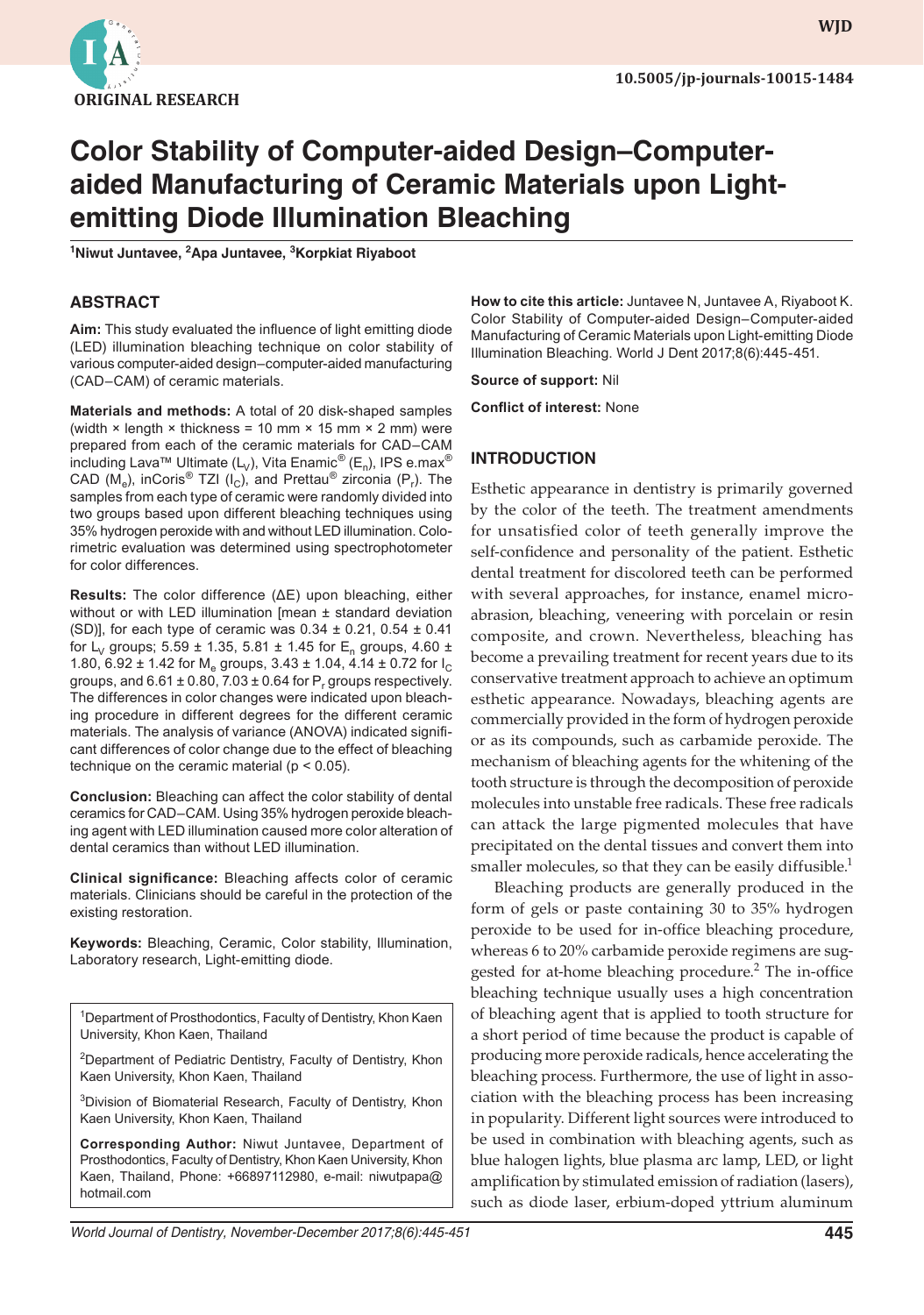#### *Niwut Juntavee et al*

garnet laser, and  $CO<sub>2</sub>$  laser. The laser light was professed for promoting the bleaching reaction by accelerating the release of hydroxyl free radicals and intensifying the efficacy of bleaching, $3$  even though tooth bleaching is considered to be comparatively safe in terms of potential risk and harmful to tooth structure.<sup>4</sup> On the contrary, tooth sensitivity, resorption of tooth surface at cervical area, and microscopic alteration of tooth structure were reported, especially when bleaching agents were used at high concentrations.<sup>5</sup>

Ceramics have shown the most accurate reproduction of the appearance, color, and texture of natural teeth.<sup>6</sup> The technological advancements in CAD–CAM in dentistry have helped dental clinicians and researchers in developing new ceramic biomaterials to render high-quality and reliable esthetic restorations with good prognosis.<sup>7</sup> Several ceramic-based materials have recently been introduced for CAD–CAM dentistry including nano-resin ceramic, hybrid ceramic, interpenetrating phase ceramic, lithium disilicate glass ceramic, yttria-stabilized tetragonal zirconia polycrystalline (Y-TZP), monolithic zirconia, and zirconia-containing lithium silicate ceramics.<sup>8</sup> These materials help in the technological revolution that offers clinicians appropriate ceramics with the ease of restoration fabrication through CAD–CAM technology.

The majority of patients who need to be treated with bleaching procedure may already have some type of ceramic restoration in their mouth. The bleaching agent unquestionably makes contact with both teeth and existing restorations for an expected period of time. The restorative materials are bleached simultaneously with the tooth structures during the bleaching process. The bleaching agents may result in alterations in color, surface morphology, as well as physical and chemical properties of the existing dental restorative materials.<sup>9,10</sup> Color changes of such existing restorations may compromise the esthetics. The whitening degree of such restorations altered by bleaching agent would create an unacceptable color match with the surrounding bleached teeth that may require restoration replacement. Since the free radicals released from bleaching agents are extremely reactive, unstable, and tend to induce acidic environment during bleaching, it may create adverse effects on structural changes of restorative materials and lead to material failure.<sup>11,12</sup> The difference in bleaching materials and techniques exhibited different influence on various restorative materials.<sup>13,14</sup> Although traditional dental ceramics are considered to be the most inert dental restorative material among others, their surfaces were reported to manifest surface deterioration on contact with some acidulated materials, such as fluoride gels and other solutions.<sup>15,16</sup> Hence, it may be possible that free radicals produced from bleaching agents may cause dissolution in

**446**

ceramic networks and leaching of alkali ion component of dental ceramic.<sup>17,18</sup>

Some studies evaluated the effects of bleaching agents on the changes in surface morphology of teeth $19$  and restorative materials.<sup>20</sup> Bleaching is effective at whitening certain types of discolored teeth, but its effect on restorative materials is not clearly understood.<sup>21,22</sup> Controversial results with regard to the effect of bleaching on color of restorative materials were reported.<sup>23-26</sup> Few studies have been conducted on the effects of bleaching agent on the color stability of various dental ceramic materials.<sup>27,28</sup> In addition, there is no report in the literature regarding the influence of highly concentrated bleaching agents on dental ceramics, especially newly developed ceramic materials for CAD–CAM, and bleaching techniques with LED illumination. Therefore, this study aimed to determine the effects of 35% hydrogen peroxide in conjunction with LED illumination on quantitative color changes of different types of ceramic materials used for CAD–CAM. The null hypotheses were that bleaching either with or without LED illumination would not have meaningful effect to the color of different CAD–CAM ceramic materials.

## **MATERIALS AND METHODS**

This study investigated the color stability on different bleaching techniques on different types of ceramic materials that were resin nanoceramic [Lava™ Ultimate  $(L_V)$ , 3M ESPE, St. Paul, Minnesota, USA], hybrid ceramic [Vita Enamic<sup>®</sup> (E<sub>n</sub>), VITA North America Inc., Yoba Linda, California, USA], lithium disilicate glass ceramic [e.max® CAD (M<sub>e</sub>) Ivoclar Vivadent, Schaan, Lichtenstein], and zirconia ceramic including in $Coris^{\circledast}$  TZI (I<sub>c</sub>; Sirona Dental Systems GmbH, Bensheim, Germany) and Prettau® zirconia (P<sub>r</sub>; Zirkonzahn Inc., Atlanta, Georgia, USA). Each type of ceramic was bleached with 35% hydrogen peroxide (Pola office, SDI, Bayswater, Victoria, Australia), using two techniques including bleaching with and without LED illumination (BT-cool, APOZA Enterprise, New Taipei, Taiwan).

## **Sample Preparation**

A total of 20 disk samples from each type of ceramic material were prepared in a rectangular shape with the dimension of width, length, and thickness equal to 10 mm  $\times$  15 mm  $\times$  2 mm. The resin nanoceramic and hybrid ceramic samples were prepared from the Lava<sup>™</sup> Ultimate and Vita Enamic<sup>®</sup> ceramics by cutting into disk shapes using a diamond-coated wheel (Isomet<sup>®</sup> 1000, Beuhler, Lake Bluff, Illinois, USA). The samples were then ground flat and polished with a silicon carbide abrasive paper at 800, 1000, and 2000 grit particles with a polishing machine (Ecomet®3 polisher, Beuhler, Lake Bluff, Illinois, USA) to achieve the required sample dimension.

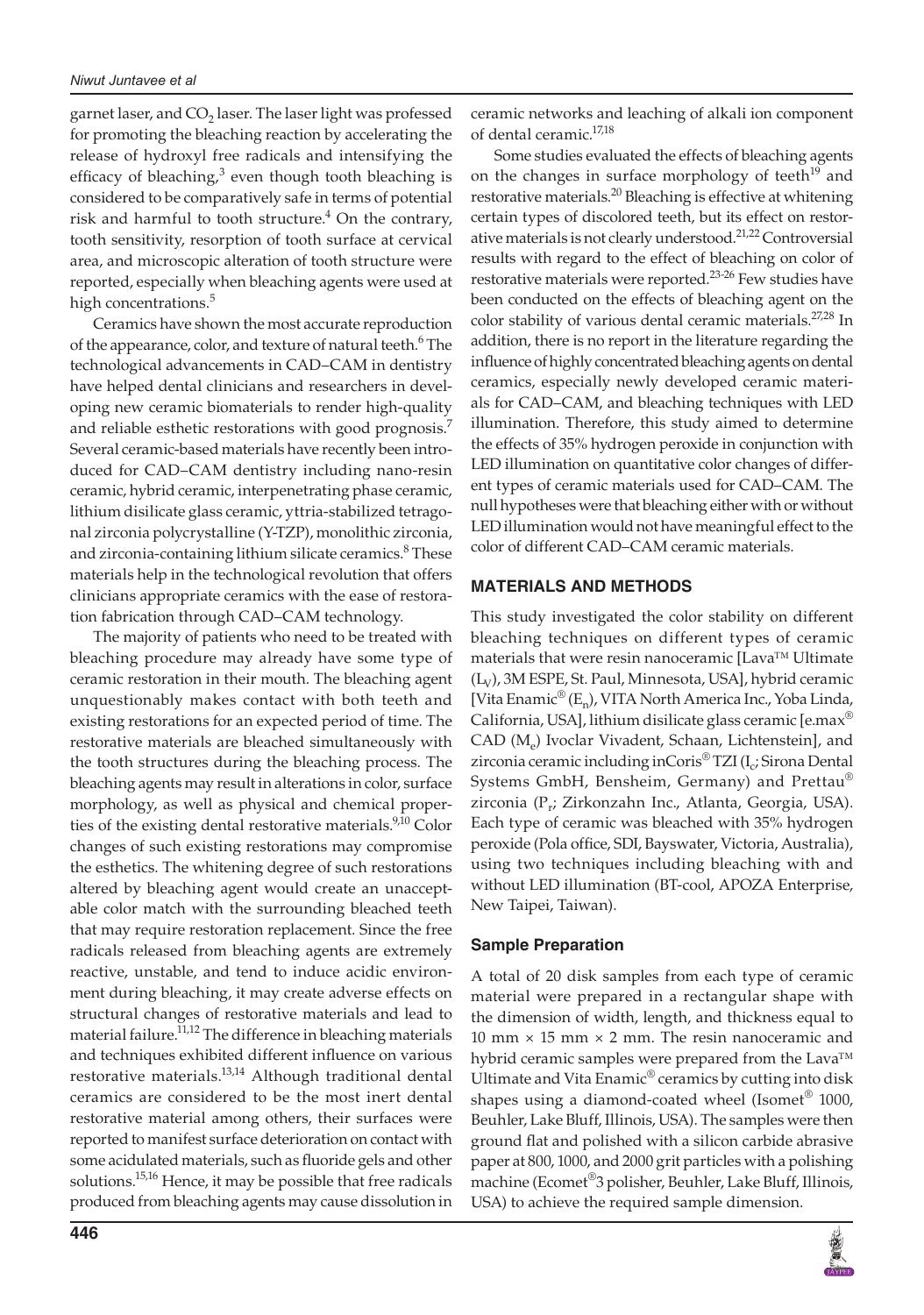The lithium disilicate ceramic samples were prepared from the presintered IPS e.max® CAD blank to achieve the required dimension, coated with a thin layer of IPS e.max® CAD crystal (Ivoclar Vivadent, Schaan, Lichtenstein), and then sintered to achieve crystallization and glazing surface in a porcelain furnace (Programmat®P100, Ivoclar Vivadent, Schaan, Lichtenstein) according to the firing schedule recommended by the manufacturer.

The zirconia samples were prepared from the presintered zirconia blanks of inCoris® TZI and Prettau® zirconia at the dimension approximately 20% larger than the final required dimension to compensate for volumetric shrinkage on sintering process in a sinter furnace (in Fire<sup>®</sup> HTC, Sirona Dental Systems GmbH, Bensheim, Germany) according to the manufacturer recommendations. All samples were stored in distilled water at 37°C for 24 hours before determination for the color parameters.

#### **Bleaching Techniques**

All samples from each type of ceramic materials were randomly divided into two groups on which the two bleaching techniques were performed according to the manufacturer instructions at room temperature (25°C). Newly mixed 35% hydrogen peroxide was applied to the top surfaces of the sample using a microbrush. Bleaching was performed according to the manufacturer recommendation for 8 min. The bleaching was performed in conjunction with LED illumination for the group that was power bleached. Thereafter, the bleaching agent was washed out with water jet spray for 60 seconds. Then, the bleaching agent was applied again as described previously for four times. On the conclusion of bleaching, all samples were stored in distilled water at 37°C for 24 hours before the determination of color parameters.

#### **Color Assessment**

The color was assessed using a reflectance spectrophotometer (ColorQuest XE, Hunter Inc., Reston, VA) at room temperature of 25°C. This instrument measures the spectral reflectance of color parameters based on D65 illuminant with 2° inclination of standard mirror observers. The (Commission International de L'Eclairage L\* a\* b\*) color system was used to determine for color parameters of each sample.<sup>29</sup> The sample was subjected to the determination for color parameter at eight different locations both before and after the bleaching. Three measurements of color parameters were made, and the average reading was calculated for each location. The differences of color parameter value between pre- and postbleaching were calculated for the values of ∆L\*, ∆a\*, and ∆b\*. The total variation of color was calculated using Equation  $1.30$ 

$$
\Delta E = [(\Delta L^*)^2 + (\Delta a^*)^2 + (\Delta b^*)^2]^{1/2}
$$
\n(1)

**Table 1:** National bureau of standards system of expressing color differences

|                  | <u>uului ullituritutta</u>           |
|------------------|--------------------------------------|
| NBS units        | Critical remark of color differences |
| $0.0$ to $< 0.5$ | Trace: Excessively mere change       |
| $0.5$ to $< 1.5$ | Slight: Slight change                |
| 1.5 to $<$ 3     | Noticeable: Perceivable change       |
| 3 to <6          | Appreciable: Marked change           |
| $6$ to $<$ 12    | Much: Excessively marked change      |
| ≥12              | Very much: Change to other color     |
|                  |                                      |

NBS: National bureau of standard

where  $\Delta L^* = \Delta L^*_{\text{Pr}} \Delta L^*_{\text{Po}} \Delta a^* = \Delta a^*_{\text{Pr}} \Delta a_{\text{Po}} \Delta b^* = \Delta b^*_{\text{Pr}} \Delta b_{\text{Po}}^*$ Pr is the prebleaching value, Po is the postbleaching value.

The critical remarks of the color change (ΔE) were certified by the National Bureau of Standards (NBS), according to NBS units of color difference, which rates the way that a color change is evaluated by the human eye as described in Table 1. The formula for conversion from  $\Delta E$  to NBS units shown in Equation 2 was used.<sup>10</sup>

$$
NBS = \Delta E \times 0.92 \tag{2}
$$

#### **Statistical Analysis**

The data were statistically analyzed using Statistical Package for the Social Sciences statistical software (SPSS PC version 17, SPSS Inc., Chicago, Illinois , USA). The Kolmogorov–Smirnov test was used to evaluate the normal distribution of data. An ANOVA was used to evaluate the effects of type of ceramic materials and bleaching techniques as well as their interaction effect on color change. Tukey multiple tests were determined for pairwise comparisons at 95% level of confidence.

#### **RESULTS**

The means and SD values of ΔΕ parameter for determination of color changes are presented in Table 2 and Graph 1. The average color change (ΔE) values for each type of ceramic materials on bleaching without and with implementing LED illumination were as follows: Lava<sup>™</sup> Ultimate = 0.34, 0.55, Vita Enamic<sup>®</sup> = 5.59, 5.81, IPS e.max<sup>®</sup> CAD = 4.60, 6.92, inCoris<sup>®</sup> TZI = 3.43, 4.44, and Prettau® zirconia = 6.60, 7.03. Two-way ANOVA indicated significant differences in ΔΕ value of ceramic materials due to the effect from method of bleaching and type of ceramic materials tested ( $p < 0.05$ ), as shown in Table 3. There was no significant difference in ΔΕ value as a result of interaction between ceramic materials and bleaching technique (p > 0.05). *Post hoc* Tukey multiple comparison tests indicated significant differences in ΔΕ value among groups of ceramic materials  $(p < 0.05)$  as shown in Table 4. The bleaching process using 35% hydrogen peroxide both without and with LED illumination results in significant color alteration of ceramics tested (p < 0.05). The bleaching technique with LED illumination resulted in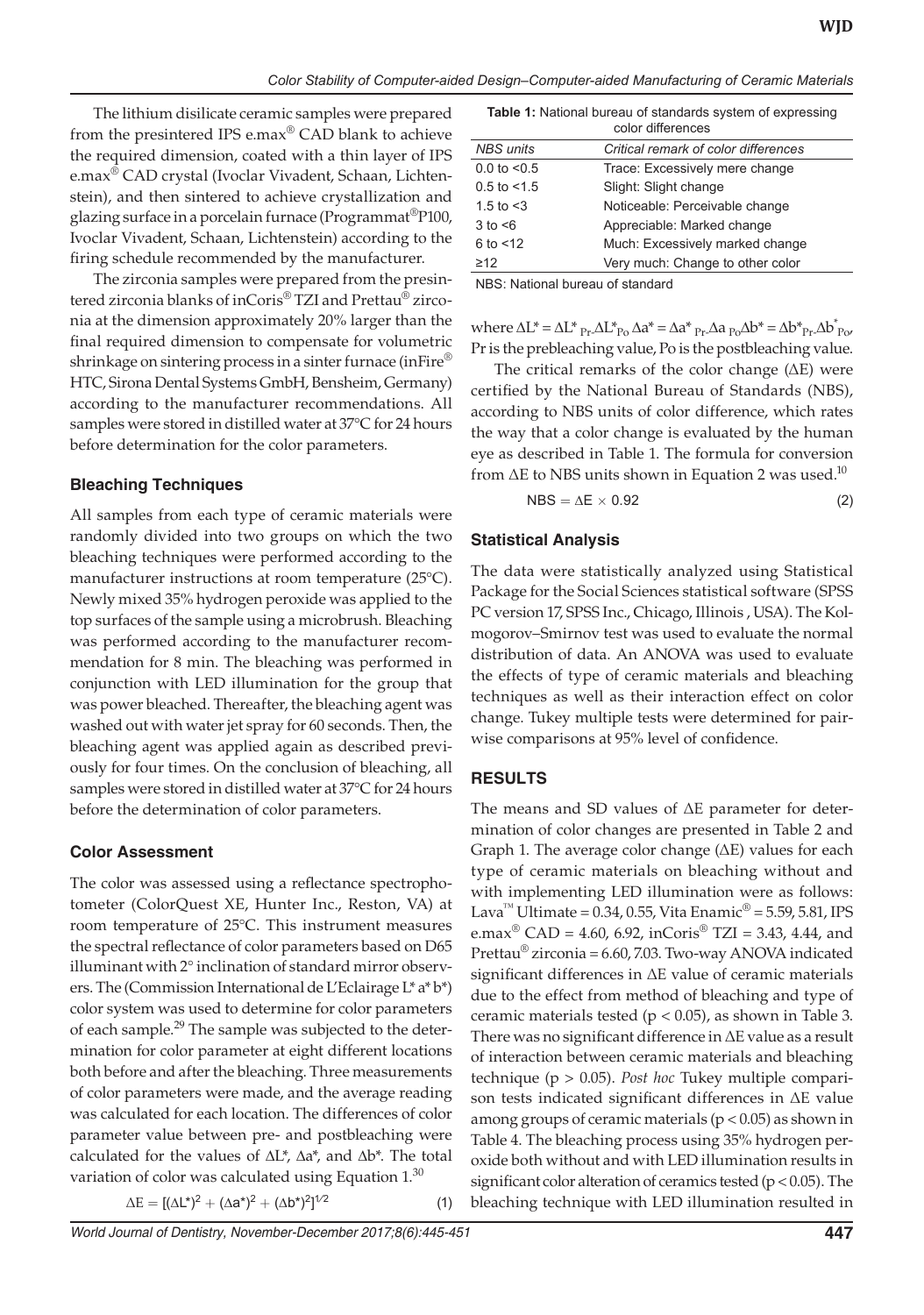| Table 2: Mean, SD, and 95% CI of $\Delta E$ values for ceramic materials after different bleaching techniques |                               |                         |    |                 |        |      |                  |  |  |
|---------------------------------------------------------------------------------------------------------------|-------------------------------|-------------------------|----|-----------------|--------|------|------------------|--|--|
|                                                                                                               |                               |                         |    |                 |        |      |                  |  |  |
|                                                                                                               |                               |                         |    |                 | 95% CI |      |                  |  |  |
| Group                                                                                                         | Ceramic                       | <b>Bleaching method</b> | n  | $Mean \pm SD$   | LВ     | UB   | <b>NBS</b> units |  |  |
| $L_vB_{NL}$                                                                                                   | Lava <sup>™</sup> Ultimate    | $B_{NL}$                | 10 | $0.34 \pm 0.21$ | 0.18   | 0.47 | 0.31             |  |  |
| $L_{v}B_{L}$                                                                                                  | Lava <sup>™</sup> Ultimate    | $B_L$                   | 10 | $0.55 \pm 0.41$ | 0.25   | 0.83 | 0.51             |  |  |
| $E_nB_{NL}$                                                                                                   | Vita Enamic <sup>®</sup>      | $B_{NL}$                | 10 | $5.59 \pm 1.35$ | 4.61   | 6.55 | 5.14             |  |  |
| $E_nB_l$                                                                                                      | Vita Enamic <sup>®</sup>      | $B_L$                   | 10 | $5.81 \pm 1.45$ | 4.76   | 6.85 | 5.34             |  |  |
| $M_eB_{NL}$                                                                                                   | IPS e.max <sup>®</sup> CAD    | $B_{NL}$                | 10 | $4.60 \pm 1.80$ | 3.31   | 5.89 | 4.23             |  |  |
| $M_eB_1$                                                                                                      | IPS e.max <sup>®</sup> CAD    | $B_L$                   | 10 | $6.92 \pm 1.42$ | 5.90   | 7.94 | 6.36             |  |  |
| $I_cB_{NL}$                                                                                                   | inCoris <sup>®</sup> TZI      | $B_{NL}$                | 10 | $3.43 \pm 1.04$ | 2.69   | 4.18 | 3.15             |  |  |
| $I_cB_L$                                                                                                      | inCoris <sup>®</sup> TZI      | $B_L$                   | 10 | $4.44 \pm 0.72$ | 3.62   | 4.66 | 4.08             |  |  |
| $P_rB_{NL}$                                                                                                   | Prettau <sup>®</sup> zirconia | $B_{NL}$                | 10 | $6.60 \pm 0.80$ | 6.03   | 7.18 | 6.07             |  |  |
| $P_rB_l$                                                                                                      | Prettau <sup>®</sup> zirconia | $B_L$                   | 10 | $7.03 \pm 0.64$ | 6.57   | 7.49 | 6.46             |  |  |

B<sub>NL</sub>: Bleaching without LED; B<sub>L</sub>: Bleaching with LED; LB: Lower bound; UB: Upper bound; CI: Confidence interval

**Table 3:** An ANOVA of ΔE for different dental ceramic for CAD/CAM system on different bleaching techniques

**Table 4:** Tukey *post hoc* multiple comparison of ΔE related to the effect of different ceramic materials

|                         | Sum of  |                | Mean of |               |         |                       | Lava  | Enamic | e.max | inCoris <sup>®</sup> | Prettau |
|-------------------------|---------|----------------|---------|---------------|---------|-----------------------|-------|--------|-------|----------------------|---------|
| Source                  | sauare  | df             | sauare  |               | p-value | Lava                  | 1.000 |        |       |                      |         |
| Ceramic                 | 564.866 | 4              | 141.217 | 146.256 0.000 |         |                       |       |        |       |                      |         |
|                         |         |                |         |               |         | Enamic                | 0.000 | 1.000  |       |                      |         |
| Bleaching method 20.910 |         | $\overline{1}$ | 20.910  | 13.842        | 0.000   |                       |       |        |       |                      |         |
| Ceramic ×               | 13.612  | 4              | 3.403   | 2.235         | 0.084   | e.max                 | 0.000 | 0.000  | 1.000 |                      |         |
| bleaching method        |         |                |         |               |         | $InCoris^{\circledR}$ | 0.000 | 0.000  | 0.002 | 1.000                |         |
| Error                   | 54.801  | 36             | 1.522   |               |         | Prettau               | 0.000 | 0.031  | 0.036 | 0.000                | 1.000   |



**Graph 1:** Color change (ΔΕ) of different ceramic materials for CAD–CAM before and after bleaching with different bleaching techniques.  $B_{NL}$ : Bleaching without LED;  $B_L$ : Bleaching with LED

significant increase in the change of ΔΕ value to ceramic materials compared with bleaching group without LED illumination ( $p < 0.05$ ). The use of LED illumination indicated an increasing powerful bleaching efficacy for bleaching agent and resulted in more change in color of ceramic materials.

On visual perception in color change determination based on NBS unit color system, the results between the values of 0.0 and 0.5 are "trace," the results between the values of 0.5 and 1.5 are "slight," the results between the values of 1.5 and 3 are "noticeable," the results

between 3 and 6 are "appreciable," and the results between 6 and 12 are "much color changes." The resin nanoceramic (Lava™ Ultimate) exhibited trace color change on bleaching without LED implementation, but showed slight color change on bleaching with LED implementation. The hybrid ceramic (Vita Enamic®) exhibited a noticeable color change for both bleaching techniques. The lithium disilicate ceramic (IPS e.max® CAD) bleached without LED illumination exhibited appreciable color changes, but that with LED illumination showed much color change. The inCoris® TZI underwent appreciable

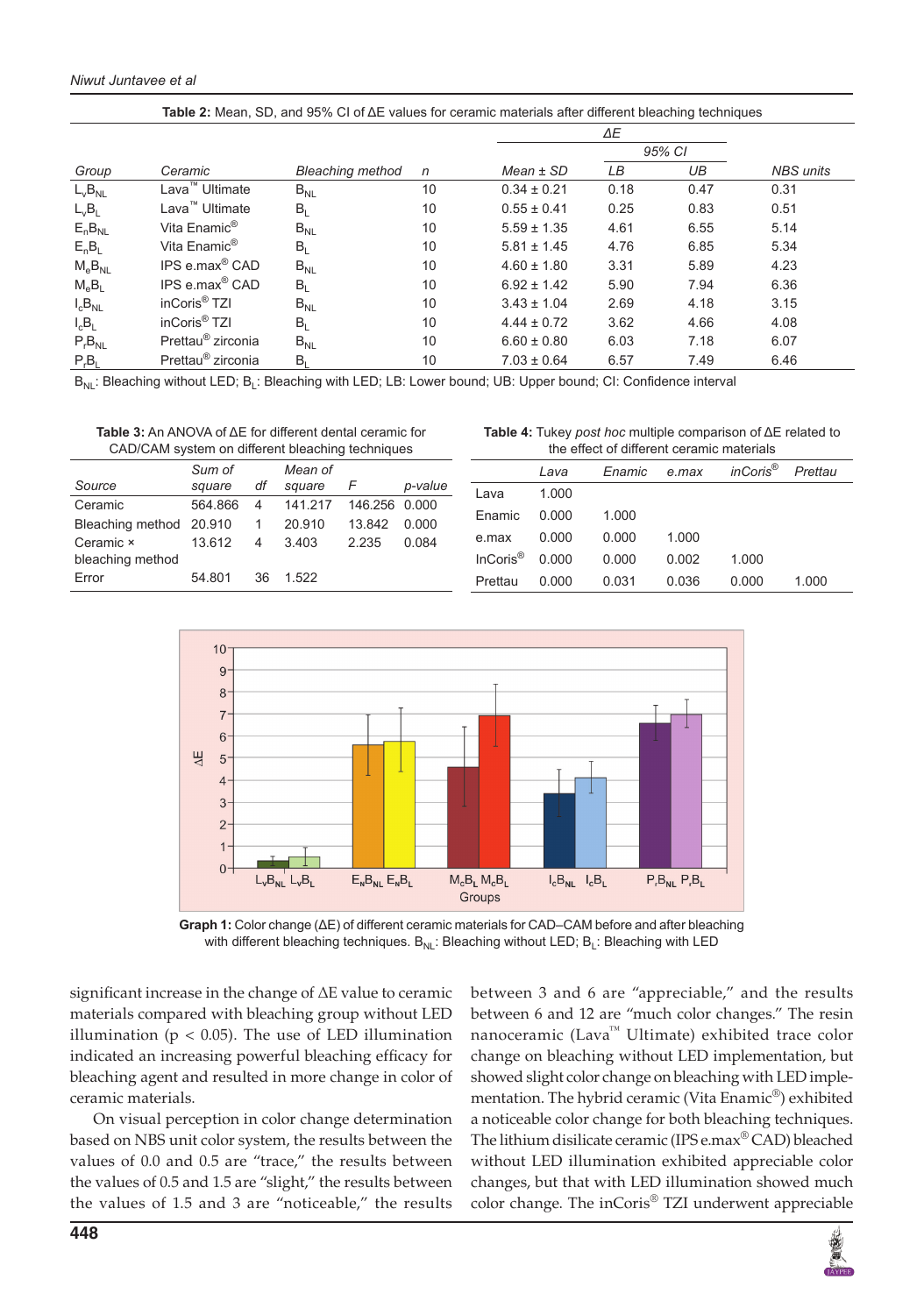color change after bleaching for both groups. The Prettau® zirconia showed excessively marked color changes after bleaching for both groups. Prettau® zirconia exhibited the highest color change compared with the others, whereas Lava<sup>™</sup> Ultimate demonstrated the lowest color change and can be classified as trace change in color on visual perception. The level of color change for Vita Enamic®, IPS e.max® CAD, and inCoris® TZI was prominent and can be appreciable on visual perception according to the NBS System.

# **DISCUSSION**

The color stability is a crucial determining factor for the long-term esthetic success of dental restoration. It is necessary for restorative materials to maintain color stability over time in the oral environment. Minimal color alterations are difficult to distinguish by human eyes and need for precise instrument, such as spectrophotometer to provide reliable color comparison as the use in this study.<sup>29</sup> The results revealed significant differences in means of color change among groups. Hence, the null hypothesis was rejected. The study indicated that the different bleaching techniques produce different effect on color alteration of ceramic materials. A significant change in color was found in every ceramic material after their exposures to bleaching. Prettau zirconia was affected the most ( $ΔE = 7.03$ ) while Lava<sup>™</sup> Ultimate ( $ΔE = 0.34$ ) was affected the least on bleaching.

The color change following bleaching may relate to the type of ceramic materials. The amount of color change was not visually detectable for nano-resin ceramic, while it was slightly appreciable change for hybrid ceramic. Both materials consist of different filler particles that are bound with the resin matrix. The resin matrix may undergo surface degradation leading to color change.10 Hydrogen peroxide is a strong oxidizing agent that breaks down into free radicals causing oxidative cleavage to polymer chains and enhancing the hydrolytic degradation of resin matrix. The free radicals can degrade the pigments responsible for coloration of materials.<sup>20</sup> The color change induced by hydrogen peroxide depended on not only matrix structure but also type, size, shape, and volume of fillers.<sup>21,22</sup> The trace color change of nano-resin ceramic materials might be attributed to the presence of highly cross-linked polymer as well as lower filler content compared with hybrid ceramic. The hybrid ceramic possesses more intermolecular spaces that lead to easy hydrolysis of matrix and penetration of bleaching agent. The resin content of the ceramic may have undergone chemical disassociation and triggered the color alteration. Thus, the hybrid ceramic showed greater effect in color change than nano-resin ceramic

after bleaching. This result is in agreement with those of other studies.<sup>10,13</sup> The Vita Enamic<sup>®</sup> comprises 86% by weight of fillers, while Lava™ Ultimate possesses only 80% by weight. The greater the volume of filler particles in the composition of ceramic–polymer networks, the lower will be the degree of conversion. This results in larger number of double bonds and lower quality of bonds may be formed.<sup>9</sup> Therefore, such composition will be more predisposed to the action of the bleaching agent, leading to plasticization action which induces greater color alteration. The hydrogen peroxide free radicals prefer to attack at the interface between inorganic filler and resin matrix; this can cause the fillers to disintegrate from the material surface.<sup>9</sup> The cleavage effect of filler from resin matrix of these resin ceramic are also responsible for color change.

The IPS e.max CAD materials revealed appreciable changes in color on bleaching *per se* but much color change on bleaching with LED illumination. The reason may relate to the nature of crystal structures of lithium disilicate glass that tends to be dissolved easily by hydrogen peroxide bleaching agent. The microstructure degradation on bleaching of IPS e.max® CAD is the prime reason for color change.

The bleaching exhibited much color change to Prettau<sup>®</sup> zirconia and appreciable color change to inCoris® zirconia. The amount of color change in the zirconia ceramic may relate to the disintegration of the metal oxide content of the colorants that used to provide the ceramic color appearance. The disruption of metal oxides was initiated by peroxide and intensified by light irradiation that would likely cause the color alteration to zirconia as supported by other studies.<sup>11,13</sup> The color alteration of zirconia ceramic also related to the spontaneous phase transformation from tetragonal (t) to monoclinic (m) phase that occurred over time, defined as low-temperature degradation (LTD).<sup>12</sup> It is considered as a crucial factor affecting the durability and stability of metastable microstructure during the long-term performance of Y-TZP.<sup>14</sup> This phenomenon was described to generate the loss of small zirconia grains at the surface causing surface irregularities that led to the changes in the optical and mechanical properties.<sup>12,17</sup> The bleaching reacts at the surface of zirconia and induces degeneration of zirconia grains causing surface upraises, grain evacuation, and surface irregularity.<sup>22</sup> The larger grains are less resistant to phase transformation but more favorable to mechanical properties.<sup>18</sup> The grain size of the Prettau<sup>®</sup> zirconia is approximately  $0.35 \pm 0.03$  µm, which is larger than that of inCoris<sup>®</sup> TZI that is approximately  $0.21 \pm$ 0.02  $\mu$ m.<sup>16</sup> Thus, the Prettau<sup>®</sup> zirconia tends to exhibit LTD phenomenon rather easier than inCoris® TZI and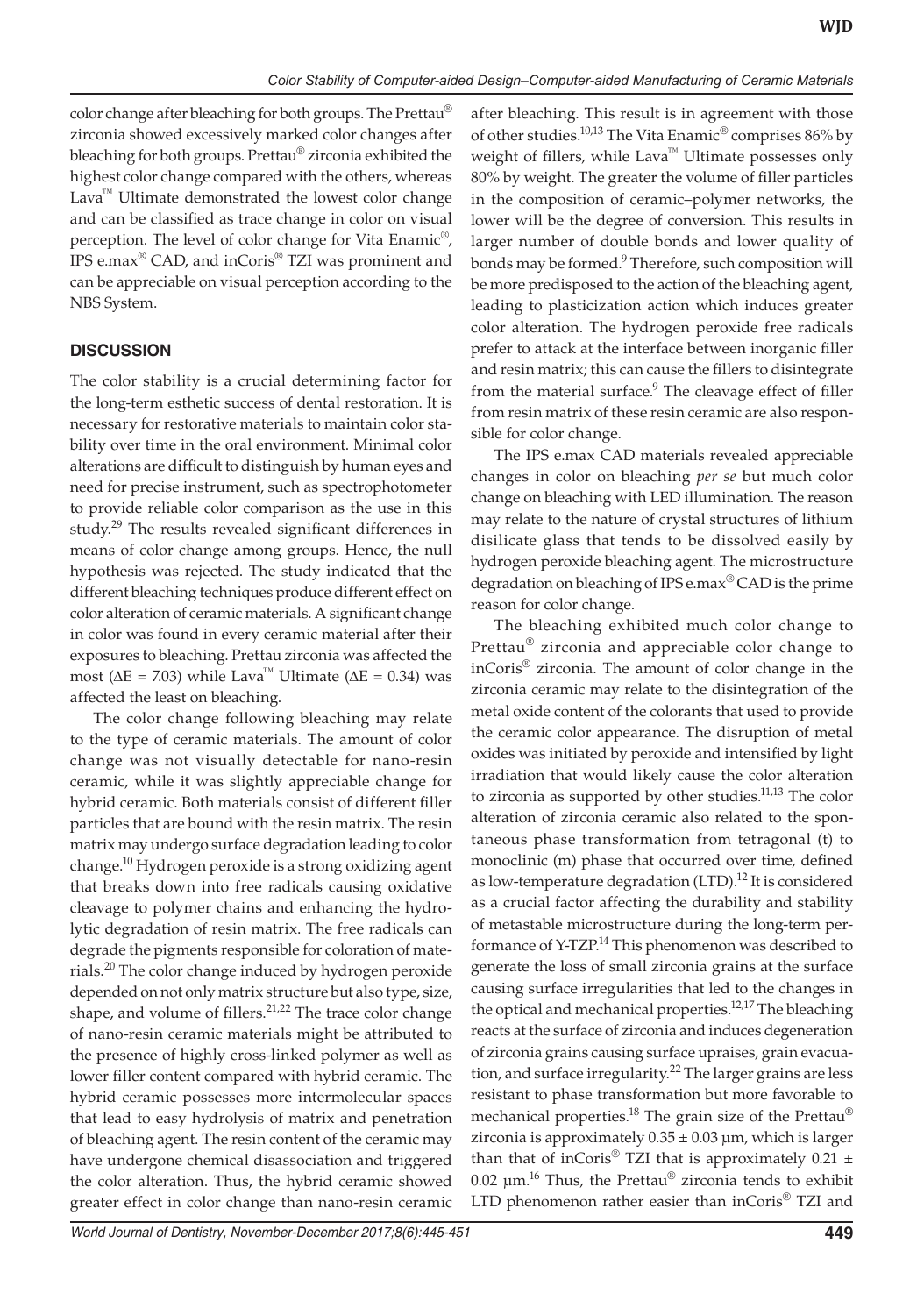### *Niwut Juntavee et al*

results in exhibiting color alteration on bleaching more than inCoris® TZI.

This study indicated that the bleaching technique significantly affects color change of ceramic restorative materials. The LED illumination induced more bleaching effect to the ceramic material, and more color change was manifested. In general, the color difference value of ΔΕ >3.3 is recognized to be clinically significant and is necessary for restoration replacement.<sup>29</sup> Considering the color difference values in this study, it can be concluded that bleaching causes color change clinically perceivable to every ceramic material tested except for Lava™ Ultimate.

# **CONCLUSION**

The color stability is the particular property of each material to resist color change. The color stability of ceramic restorative materials depends on the nature of each ceramic material. Bleaching exhibited the alteration in color of dental ceramics for CAD–CAM. The technique of bleaching using 35% hydrogen peroxide with LED illumination results in more increase in color alteration of ceramic materials than bleaching without LED illumination. The bleaching indicated clinical significance on the color alteration of ceramic material.

# **Clinical Significance**

Dentists should be aware whether there is any ceramic restoration in the patient's mouth before performing bleaching procedure for their patients. It is crucial to realize the type of ceramic material used for any restoration to avoid the undesirable effect on the existing restorations. Appropriate selection of bleaching technique as well as protection of the existing restoration should be considered. However, patients need to be informed of bleaching's potential effects on the color of restoration.

# **ACKNOWLEDGMENT**

The authors would like to thank Khon Kean University, Ministry of Education, the Royal Thai Government, for financial support to this study.

## **REFERENCES**

- 1. Dahl JE, Pallesen U. Tooth bleaching-–a critical review of the biological aspects. Crit Rev Oral Biol Med 2003;14(4)292-304.
- 2. Plotino G, Buono L, Grande NM, Pameijer CH, Somma F. Nonvital tooth bleaching: a review of the literature and clinical procedures. J Endod 2008 Apr;34(4):394-407.
- 3. Marson FC, Sensi LG, Vieira LC, Araújo E. Clinical evaluation of in-office dental bleaching treatments with and without the use of light-activation sources. Oper Dent 2008 Jan-Feb;33(1):15-22.
- 4. Dadoun MP, Bartlett DW. Safety issues when using carbamide peroxide to bleach vital teeth–a review of the literature. Eur J Prosthodont Restor Dent 2003;11:9-13.
- 5. Goldberg M, Grootveld M, Lynch E. Undesirable and adverse effects of tooth-whitening products: a review. Clin Oral Investig 2010 Feb;14(1):1-10.
- 6. Vichi A, Louca C, Corciolani G, Ferrari M. Color related to ceramic and zirconia restorations: a review. Dent Mater 2011 Jan;27(1):97-108.
- 7. Miyazaki T, Hotta Y, Kunii J, Kuriyama S, Tamaki Y. A review of dental CAD/CAM: current status and future perspectives from 20 years of experience. Dent Mater J 2009 Jan;28(1): 44-56.
- 8. Denry I, Kelly JR. Emerging ceramic-based materials for dentistry. J Dent Res 2014 Dec;93(12):1235-1242.
- Ferracane JL. Hygroscopic and hydrolytic effects in dental polymer networks. Dent Mater 2006 Mar;22(3):211-222.
- 10. Canay S, Cehreli MC. The effect of current bleaching agents on the color of light-polymerized composites *in vitro*. J Prosthet Dent 2003 May;89(5):474-478.
- 11. Zaki AA, Fahmy NZ. The effect of a bleaching system on properties related to different ceramic surface textures. J Prosthodont 2009 Apr;18(3):223-229.
- 12. Lughi V, Sergo V. Low temperature degradation-aging-of zirconia: a critical review of the relevant aspects in dentistry. Dent Mater 2010 Aug;26(8):807-820.
- 13. Rosentritt M, Lang R, Plein T, Behr M, Handel G. Discoloration of restorative materials after bleaching application. Quintessence Int 2005 Jan;36(1):33-39.
- 14. Lance MJ, Vogel EM, Reith LA, Roger Cannon W. Lowtemperature aging of zirconia ferrules for optical connectors. J Am Ceram Soc 2001 Nov;84(11):2731-2733.
- 15. Anusavice KJ. Degradability of dental ceramics. Adv Dent Res 1992 Sep;6:82-89.
- 16. Stawarczyk B, Emslander A, Roos M, Sener B, Noack F, Keul C. Zirconia ceramics, their contrast ratio and grain size depending on sintering parameters. Dent Mater J 2014 Jul;33(5):591-598.
- 17. Lee TH, Lee SH, Her SB, Chang WG, Lim BS. Effects of surface treatments on the susceptibilities of low temperature degradation by autoclaving in zirconia. J Biomed Mater Res B Appl Biomater 2012 Jul;100(5):1334-1343.
- 18. Keuper M, Eder K, Berthold C, Nickel KG. Direct evidence for continuous linear kinetics in the low-temperature degradation of Y-TZP. Acta Biomater 2013 Jan;9(1):4826-4835.
- 19. Berger SB, Pavan S, Dos Santos PH, Giannini M, Bedran-Russo AK. Effect of bleaching on sound enamel and with early artificial caries lesions using confocal laser microscopy. Braz Dent J 2012 Mar;23(2):110-115.
- 20. Attin T, Hanning C, Wiegand A, Attin R. Effect of bleaching on restorative materials and restorations—a systematic review. Dent Mater 2004 Nov;20(9):852-861.
- 21. Arikawa H, Kanie T, Fujii K, Takahashi H, Ban S. Effect of filler properties in composite resins on light transmittance characteristics and color. Dent Mater J 2007 Jan;26(1):38-44.
- 22. Hubbezoglu I, Akaoğlu B, Dogan A, Keskin S, Bolayir G, Ozçelik S, Dogan OM. Effect of bleaching on color change and refractive index of dental composite resins. Dent Mater J 2008 Jan;27(1):105-116.
- 23. Pruthi G, Jain V, Kandpal HC, Mathur VP, Shah N. Effect of bleaching on color change and surface topography of composite restorations. Int J Dent 2010 Nov;2010:695748.